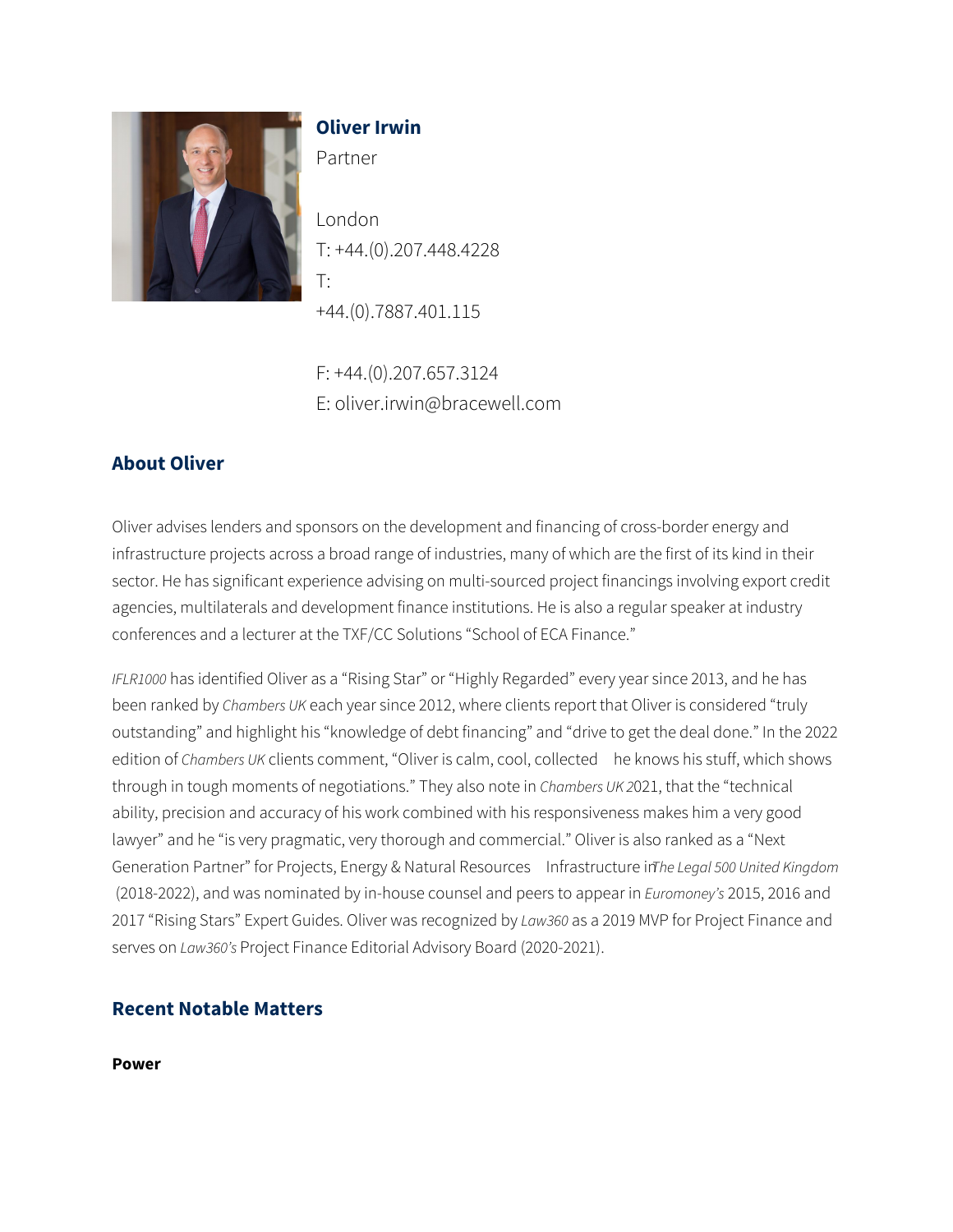**Eni S.p.A.** – £140 million acquisition of a 20 percent interest in the Dogger Bank (C) 1.2 GW offshore wind farm project from Equinor and SSE

*Clay Tye Battery Storage Project —* Fotowatio Renewable Ventures in connection with the development of a 99 MW/198 MWh utility battery storage project powered by Tesla Megapack lithium-ion batteries in the UK

*Dogger Bank (A and B) —* Eni S.p.A. in relation to its £405 million acquisition of a 20 percent interest in the project financed 2.4 GW UK offshore wind farm project from Equinor and SSE

*Fotowatio Renewable Ventures —* development of a 34 MW/ 68 MWh utility scale battery storage project, to be constructed and operated by Tesla in the United Kingdom

*Al Kharsaah IPP —* Marubeni Corporation and Total Solar in the development, implementation and financing of the 800.15 MW Al Kharsaah Solar PV Independent Power Project in Qatar

*REPDO Round 2 IPPs —* Marubeni Corporation and Al Jomaih Energy and Water Company consortium as the winning bidder for the Rabigh 300 MW solar PV IPP, tendered under the second round of the Saudi Arabian National Renewable Energy Program

*Masrik-1 solar project —* representing FRV on the project finance aspects of a 55 MW solar project in Armenia

**Facility E IWPP** – representing the Marubeni and Kyushu Electric consortium in connection with its bid for an integrated water & power plant in Qatar

*Saudi REPDO Round 2 —* representing the lenders to the Engie consortium in connection with its bid for solar IPP PV Projects in the Kingdom of Saudi Arabia

*Al Ezzel —* representing the lenders on the PFI deal of the year award winning refinancing of the Al Ezzel IPP in Bahrain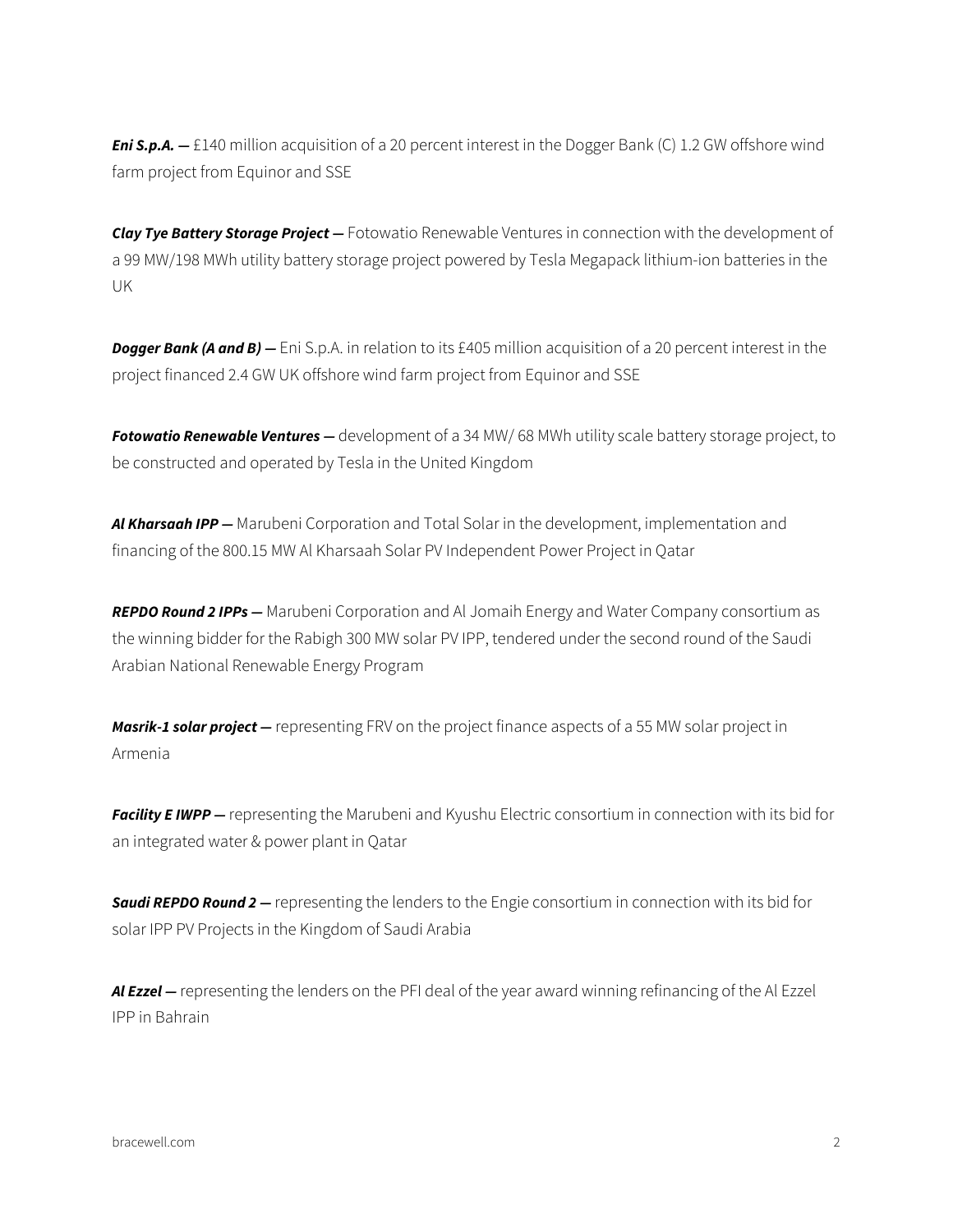*Benban Solar Park —* represented Alcazar Energy Partners on the project finance aspects of its four 50 MW solar projects (AEES1, Delta, Aten and Horus projects) in Round 2 of Egypt's renewable feed-in tariff programme

*Jordan battery storage —* represented a developer on its bid for the 30 MW Irbid Substation battery storage project

*Dumat Al Jandal —* acting as lenders' counsel for the Engie consortium's bid for the 400 MW wind project in the Kingdom of Saudi Arabia

*Cerro Dominador —* representing EIG in connection with the \$800 million project financing of a 100 MW PV solar plant and 110 MW concentrated solar power (CSP) solar plant in Chile, the first project financing of a CSP solar plant in Latin America\*

*Barakah Nuclear Power Project —* representing K-Exim and another export credit agency, HSBC, SCB and various UAE financial institutions in connection with the \$24.4 billion financing of the Barakah 4,800 MW nuclear power plant in the UAE, the first-ever project financing of a nuclear power plant and the largest ever independent power projects (IPP) financing\*

**Dudgeon Offshore Wind Farm** – representing Statkraft in connection with its debt and equity financing arrangements for the £1.3 billion project financing of the 402 MW Dudgeon Offshore Wind Farm\*

### **Oil & Gas**

**Savannah Energy Plc —** financing arrangements in respect of Savannah's acquisition of Exxon and Petronas' entire interests in the Doba oil field in Chad and their shareholding in the Chad-Cameroon Pipeline and Floating, Storage and Offloading vessel for a total consideration of up to \$676 million

*Premier Oil Sea Lion Development —* representing Premier Oil and its joint venture partners in connection with the proposed project financing of the Sea Lion offshore oil field development in the North Falkland basin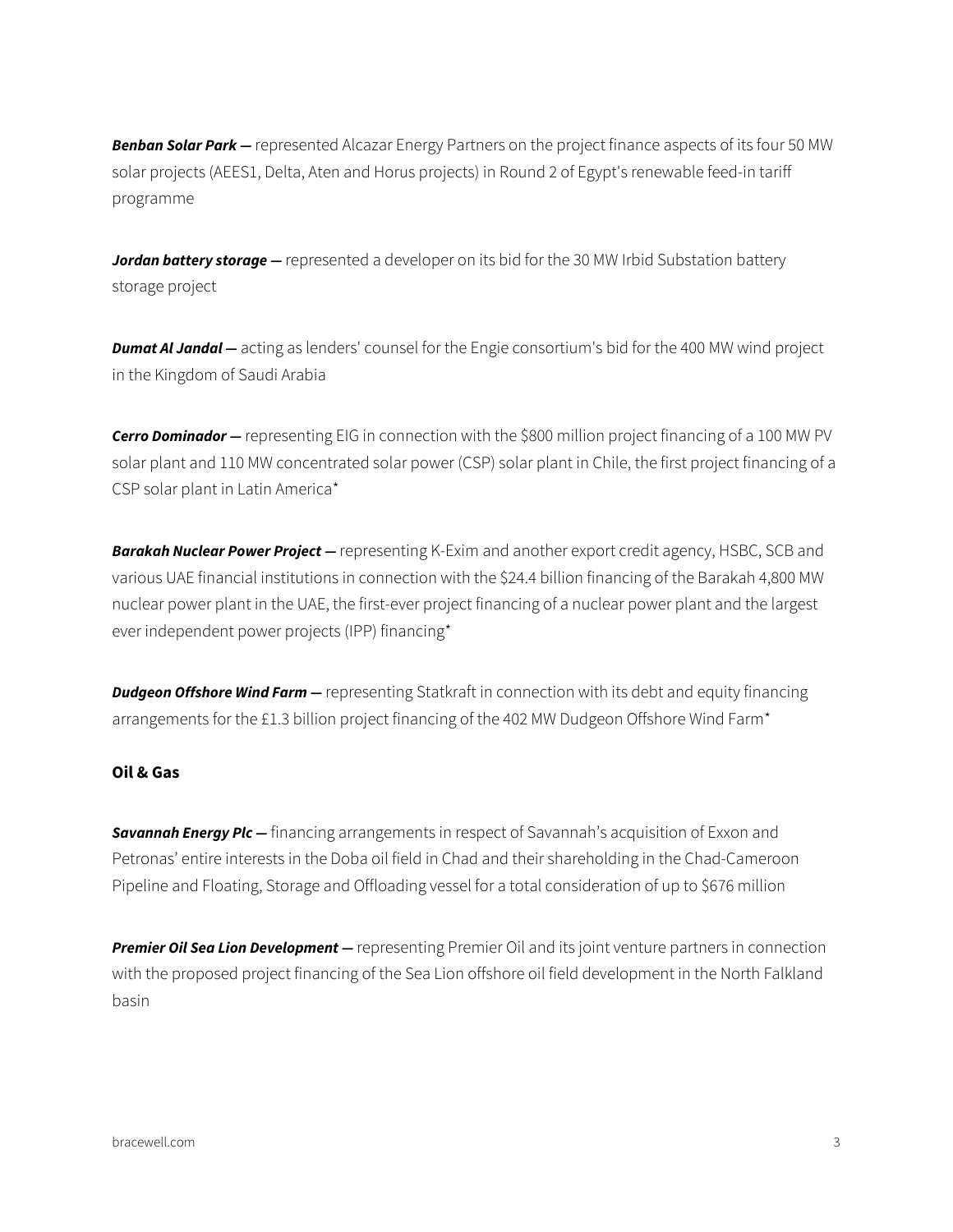*New Age Etinde Project —* representing New Age (as operator) in connection with the development and proposed project financing of the Etinde gas export project in Cameroon

*Anglo Tunisian Oil & Gas Limited —* acquisition of Medco Tunisia, a seven asset upstream oil and gas business in Tunisia, including the associated acquisition financing

*Vitol participation in OCTP oil and gas field —* Representing IFC, UK Export Finance and eight commercial banks in connection with the \$1.5 billion financing of Vitol's participation in the development of Ghana's Offshore Cape Three Points (OCTP) oil and gas field. This multi-sourced quasi project and reserve-based lending (RBL) financing also included a Multilateral Investment Guarantee Agency (MIGA) covered facility and benefited from complex World Bank support arrangements in relation to the gas offtake. The project's overall cost of approximately \$7 billion represents the largest foreign direct investment in Ghana's history, and UKEF's largest direct loan to date.\*

*Isramco's participation in Tamar gas field —* representing the Lenders and hedge counterparties in connection with the \$1.25 billion hybrid RBL bridge and term Dollar/Shekel loan facilities to Isramco for its participation in the development of the Israeli offshore Tamar gas field\*

*Reliance Industries Limited —* representing various export credit agencies and lenders in connection with RIL's ECA financing programme for the expansion of its Jamnagar petrochemicals project and the development of its Reliance Jio 4G project\*

#### **Infrastructure**

*Mantos Blancos Copper Mine —* representing Anglo Pacific Group in connection with its acquisition of a NSR Royalty over all copper produced at the Mantos Blancos copper mine in Chile

*Al Wakra Sewage Treatment Plan —* representing an international consortium in respect of its bid for a sewage treatment plant in Qatar

**Seabras 1** – representing the project company on its \$500 million BpiFrance supported financing of a subsea fibre optic cable system between the commercial and financial centers of Brazil (Sao Paolo) and the US (NY)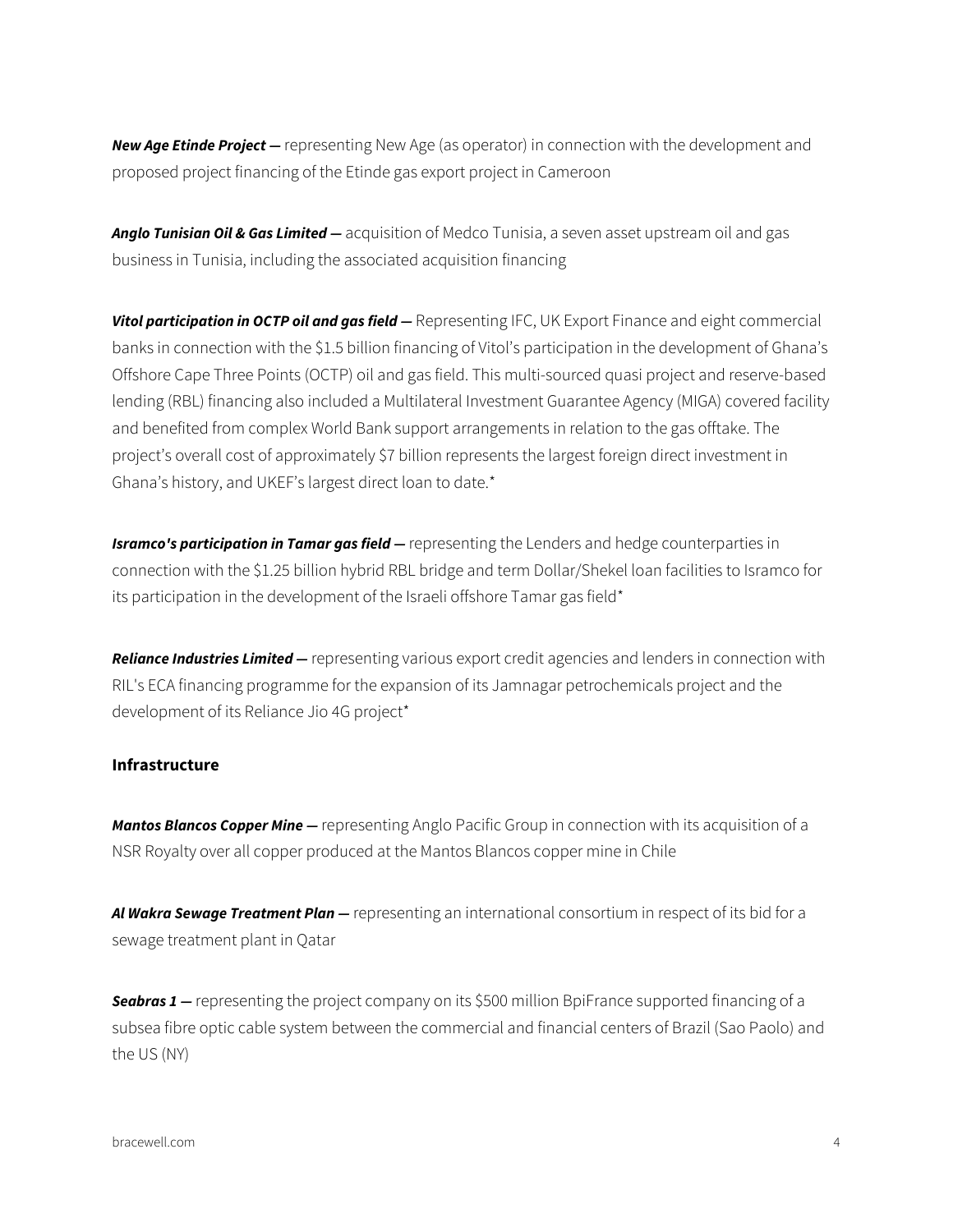O3b Networks LRmepted senting the project company on the \$1.7 billion fi operator O3b Networks Limited. This award winning multi-sourced fin one ECA (BpiFrance), 4 commercial lenders, 7 development finance i EAIF, Proparco and DBSA) and nine equity investors.\*

Reliance Jio 4G neeple esenting the lenders (including K-Exim and K-Sure winning financings for Reliance Jio 4G Telecom to finance goods and India\*

\* Work completed prior to Bracewell

#### Publications and Speeches

 $United$  Kingdom: Renewal bale Enargional 200 $20$ caratise puteegnable Fuize 021.

Square Pegs and RPoolineoott Holhes ace, Intentro and 2020.

United Kingdom: Renewable Energy Llanwes raantidonRaelgCuolantpiaomasti 2e02L1egal G September 2020.

### Education

Nottingham Law School, LPC, GDL 2004

University of Newcastle Upon Tyne, Bachelor of Arts 2001 hons

#### Noteworthy

Chambers, GUK: b: a Projects, 2022

Chambers PUK jects, 2021 - 2022; Up and Coming, 2019 - 2020; Associa

The Legal 500 United Okencgson Energy & Natural Resources - Infrastructu Generation Partner, 2018 - 2022); Projects, Energy and Natural Reso